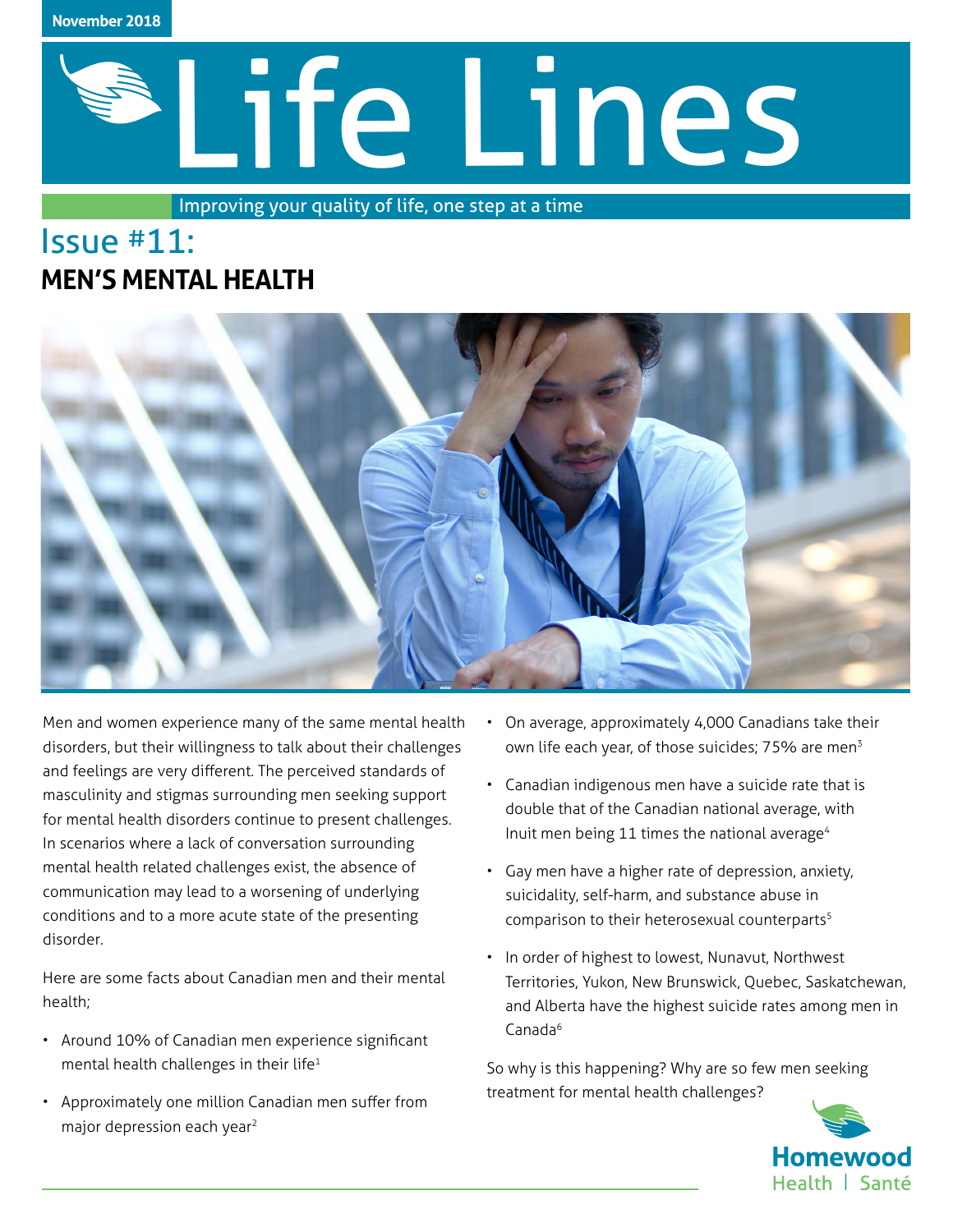# **Men's Mental Health**

#### **The current climate of men's mental health**

The current climate for men's mental health has come to a critical point in history, where national strategies need to be made to address the increasing number of men who are experiencing mental health-related challenges.

As a society, stigmas associated with mental health are prevalent and common. Men face the added stigma that seeking help for mental health is a sign of weakness, that 'real men' don't ask for help, and that talking about topics like anxiety and depression won't help. Men often experience further bias within male counterparts with the perceived belief that mental health challenges make men a burden to others, and men should be able to control and manage their own feelings. Whatever the stigmas, we need to stop shaming men into thinking they are inadequate if they express a need to address mental health challenges or concerns. Without support and empathy, men will continue to suffer in silence and experience worsening or more acute challenges with mental health disorders.

#### **Addressing men's mental health challenges**

If we look at our individual ability to support and facilitate change, there is a lot that we can do to influence how we think about men's mental health. Becoming an ally for those in need of, or seeking mental health support provides a safe, unbiased and supportive network for those in need.

One of the significant challenges with helping men address their mental health is encouraging and allowing them to speak openly and confidently about it. Men are typically conditioned throughout their life to not speak or act emotionally. As a supportive resource for men, it is always helpful to be aware of the signs and symptoms that a male in your life may be experiencing mental health-related concerns. Although day to day changes in behaviour are common and not cause for immediate concern, if behavioural changes continue for an extended period, typically two (2) to four (4) weeks it may be an indication of a mental health disorder. Here are a few visible indicators that someone may be experiencing challenges with their mental health:

1. Their personality has changed from the norm, such as experiencing mood swings, excessive anger, hostility, or violent behaviour and having the inability to cope with minor problems and daily activities

- 2. They are experiencing excessive anxieties or prolonged depressive states, losing interest in hobbies or social activities they were usually interested or participated in
- 3. There has been an increased use of alcohol and/or drugs, which is beginning to affect their work and personal life
- 4. There is a noticeable difference in their ability to think clearly and articulate their thoughts in a cohesive manner
- 5. Their sleep and eating patterns (i.e. over or under eating) have noticeably changed, resulting in the individual seeming tired and irritable
- 6. They may be experiencing strange or grandiose ideas, delusions, or hallucinations, which may include thinking or talking about suicide

It's common for these indicators to be signs of physical illness as well. It's important not to diagnose, and seeking support from a physician, qualified medical professional, or counsellor may be a positive first step in finding help. So what can be done if you notice some of the above signs and symptoms?

### **How to support men's mental health**

With a greater understanding of the challenges men face when it comes to mental health, and given the various signs and symptoms that your male counterparts may exhibit, what are the actions that you and/or your organization should be doing to support men's mental health?

- **1. Become better informed.** Understanding what men may be facing when it comes to mental health is the first step in supporting them. Reaching out to local men's health organizations is a great way to further your learning.
- **2. Ask what you can do.** Mental health-related challenges can be difficult for anyone to talk about, so simply asking the question can be a significant step in providing the right support to this individual.
- **3. Be there to listen.** It takes a lot of courage for someone to open up about their mental health. Listening can be one of the most powerful ways to help someone, as it allows the individual to process and share their challenges.